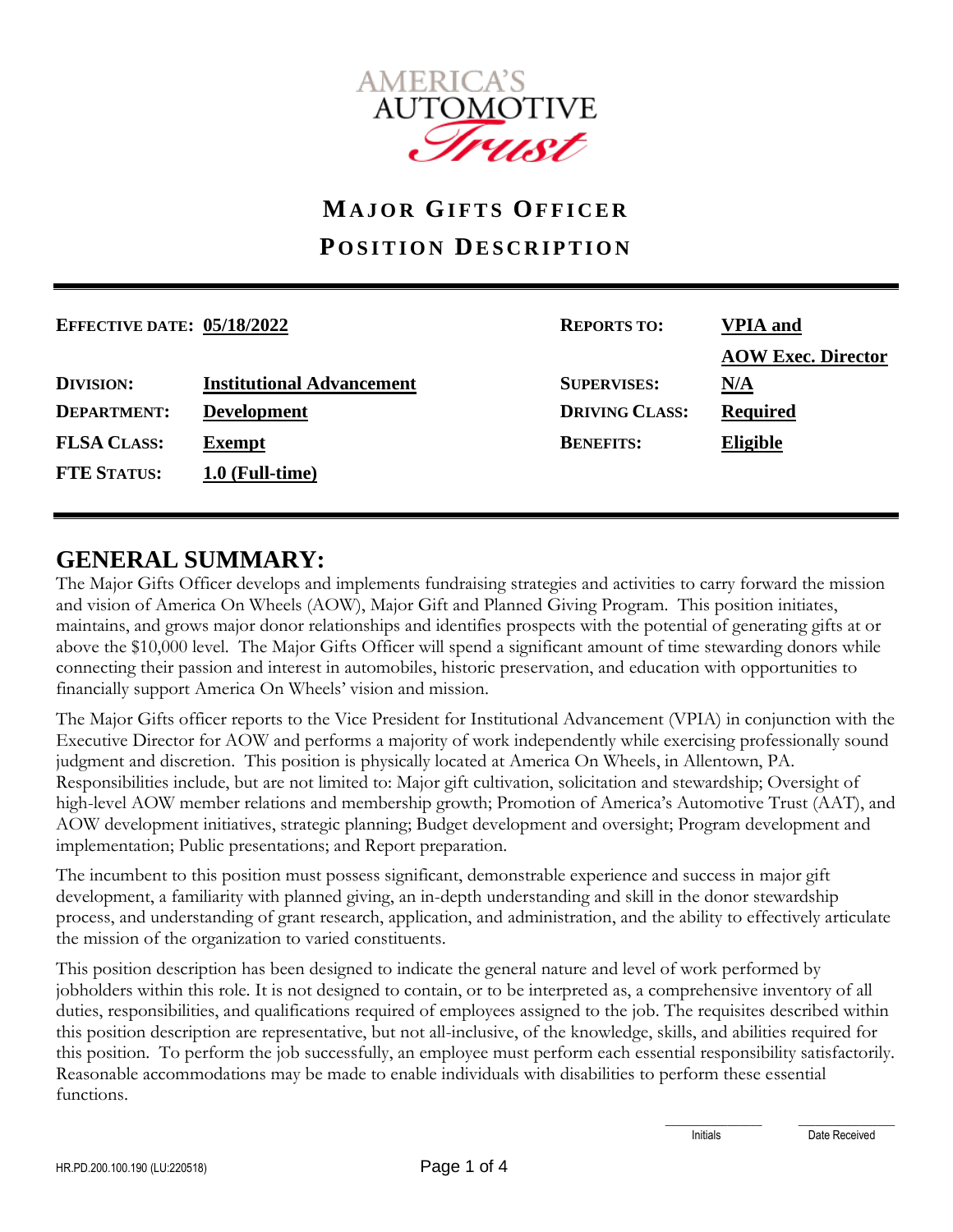# **PRIMARY OBJECTIVES:**

- 1. Build a sustainable Major Gift Program generating funds to strengthen the financial resources of AOW;
- 2. Procure long-term, regular financial support for AOW through cultivation, solicitation, and stewardship of major and giving prospects and ensuring donors and prospects remain informed about the organization's mission, needs, and giving opportunities;
- 3. Create and execute major gift development programs that utilize best practices to meet fundraising goals and corporate objectives;
- 4. Collaborate with the Advancement and Executive Team to provide a vibrant membership program for AOW's, and ensure effective identification, cultivation, and stewarding of donors at these levels.

### **MAJOR RESPONSIBILITIES:**

- 1. Plan, implement, and oversee an effective major gift department within the Institutional Advancement Division for AOW;
- 2. Shepherd prospective benefactors through the major gift processes, inviting the gift, closing the solicitation, thanking, recognizing, and reporting;
- 3. Establish and maintain a dynamic portfolio of no less than 150 active major gift prospects in all phases of qualification, cultivation, solicitation, and stewardship;
- 4. Oversee the creation, implementation, and monitoring of the major gift program for AOW's budget including tracking income and expenditure, authorizing disbursements, financial analyses, and preparing reports;
- 5. Plan, implement, and oversee membership development efforts for AOW.

#### **QUALIFICATIONS:**

The incumbent for this position must possess a Bachelor's degree (Master's degree preferred) and 5-years of significant, successful fundraising experience in the cultivation, solicitation, and stewardship of benefactors with a demonstrated record of securing gifts of \$10,000 and above. Demonstrated success in Major Gift fundraising in a large non-profit or educational institution is highly desired, as is experience in planned giving. Relevant education or experience may substitute one for another on a year for year basis.

#### **Additionally, the incumbent must possess:**

- 1. The ability to pass an in-depth background investigation including criminal history, employment records, and personal references;
- 2. A valid driver license with the ability to drive a personal vehicle for business purposes;
- 3. Demonstrable experience and success in major gift development at the level of 50K and above;
- 4. The understanding of financial, legal, and income tax implications involved in charitable giving;
- 5. An in-depth understanding and skill in stewarding donors;
- 6. Experience in budgeting and financial management;
- 7. Effective project management skills, attention to detail, and ability to drive projects toward successful completion;
- 8. Strong skills in strategic planning, goal setting, and goal fulfillment;
- 9. A solid proficiency in the English language with strong professional communication skills including, the ability to communicate and work effectively with a variety of internal and external stakeholders;

\_\_\_\_\_\_\_\_\_\_\_\_\_\_\_\_\_ \_\_\_\_\_\_\_\_\_\_\_\_\_\_\_\_\_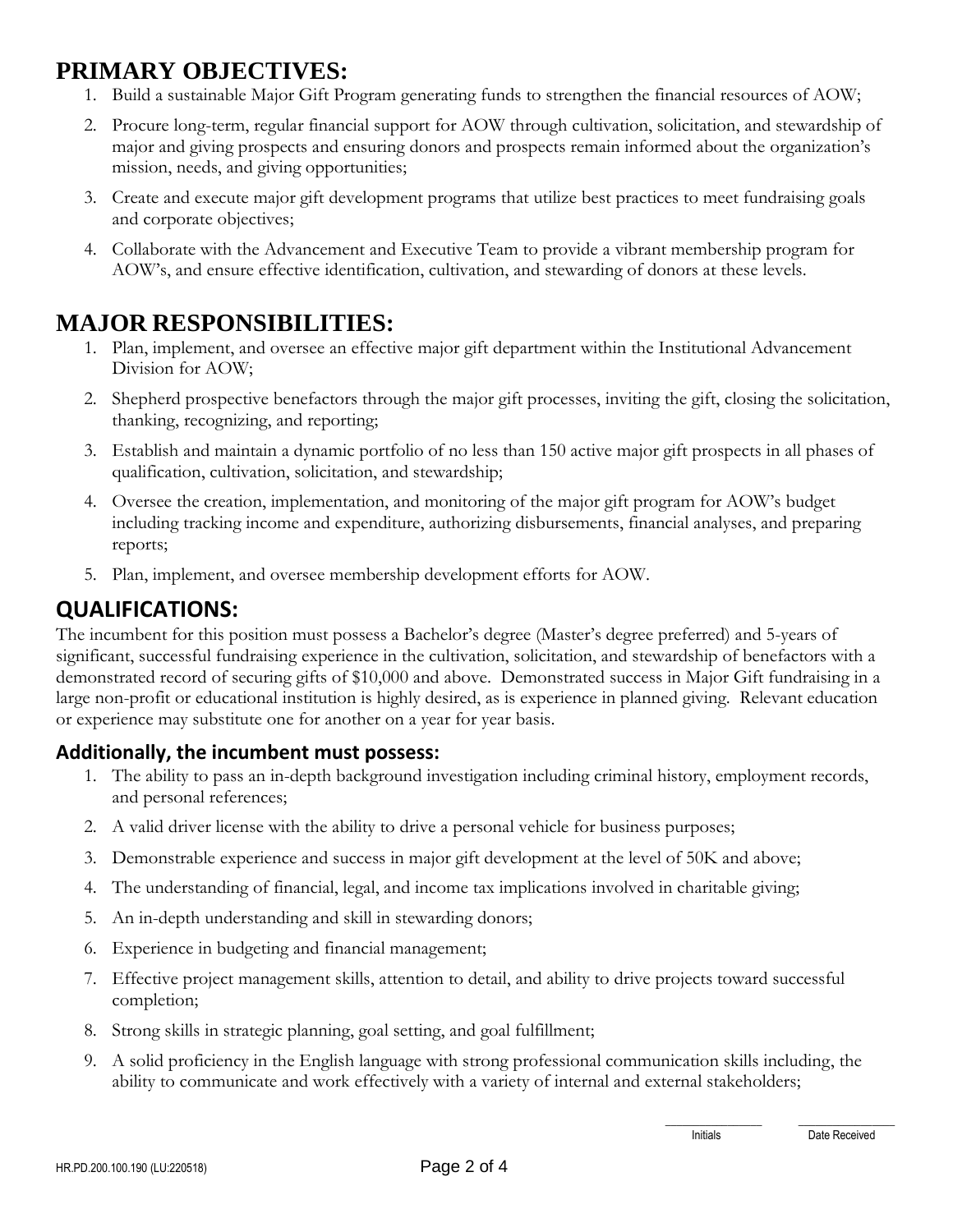- 10. Outstanding presentation skills and the experience and proclivity to be an outgoing spokesperson, relationship builder, and fundraiser;
- 11. A demonstrated record of collaboration with others –board members, staff, volunteers, and donors around the accomplishment of strategic objectives;
- 12. The skill and ability to work independently with general instruction and minimal supervision while maintaining a team-oriented approach and attitude;
- 13. The interpersonal skills, sensitivity, and ability to professionally interact with a diverse range of people of all ages, socio-economic groups, and personality types;
- 14. An ability to effectively multi-task and coordinate between different projects and/or departments and agencies while remaining organized and solution focused;
- 15. An ability to thrive in a fast-paced, dynamic environment, with high expectations for professional outcomes;
- 16. Proficient skills in the use of MS Word, Excel, Power Point, Outlook, and Web browsers;
- 17. The ability to critically analyze and resolve quantitative, logistical, and motivational problems;
- 18. The ability to stand and sit for extended periods of time, bend stoop, and twist regularly, manipulate items with fingers frequently, operate a computer regularly, visually inspect displays/monitors, and effectively communicate verbally, and in written format, with guests, employees, management, and stakeholders regularly.

### **PREFERRED QUALIFICATIONS:**

- 1. Demonstrated success in Major Gift fundraising in a large non-profit or university;
- 2. An innovative and creative approach to major fund development;
- 3. A familiarity and appreciation for historic and collectible vehicles.

### **WORKING CONDITIONS:**

- 1. Exposure to a combination of office, shop, commercial retail, commercial food, and outside environments;
- 2. Minimal exposure to cleaners and various other chemicals;
- 3. Minimal exposure to dust, gases, and fumes.

## **RESPONSIBILITIES:**

#### **CULTIVATION, STEWARDSHIP & FUNDRAISING:**

- 1. Oversee the Major Gift Prospect Management System ensuring a regular program exists to identify, qualify, and assign prospects through the Altru database to appropriate fundraising staff;
- 2. Create a sustainable, long-term major gift fundraising program for AOW;
- 3. Develop, review, and deliver major giving policies and processes to support the effective identification, cultivation, solicitation, and stewarding of gifts;
- 4. Establish and maintain a portfolio of no less than 150 active prospects for major gifts;
- 5. Shepherd prospective high-level and major and planned gift benefactors through the gift process from inviting the gift, and closing the solicitation, to thanking, and recognizing the donor;
- 6. Ensure that the ongoing process of major gift prospect review meetings is implemented involving the Advancement and Executive Team, as appropriate;

\_\_\_\_\_\_\_\_\_\_\_\_\_\_\_\_\_ \_\_\_\_\_\_\_\_\_\_\_\_\_\_\_\_\_